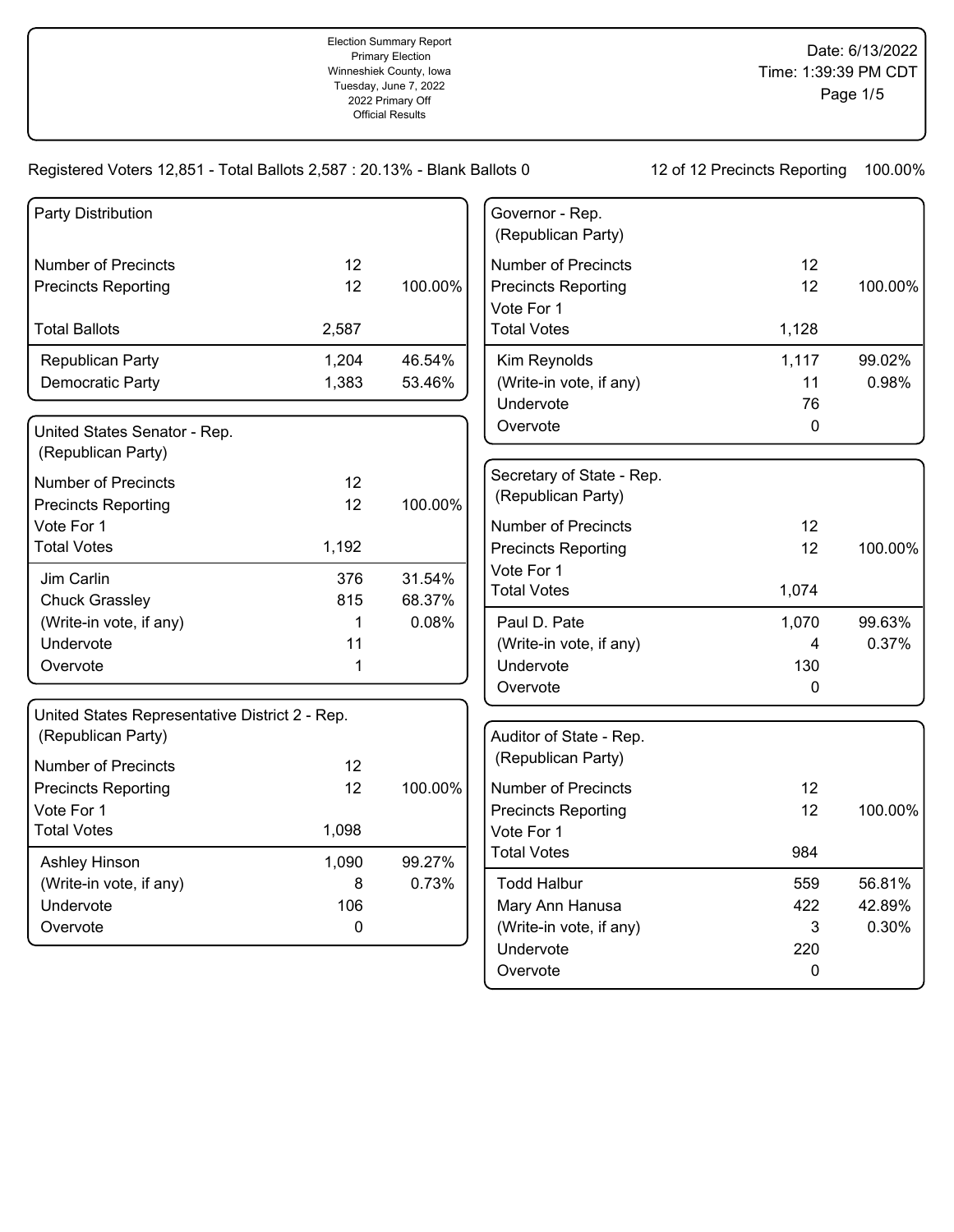| Treasurer of State - Rep.<br>(Republican Party)                                              |                                             |                 | State Representative District 63 - Rep.<br>(Republican Party)                                |                                                 |                        |
|----------------------------------------------------------------------------------------------|---------------------------------------------|-----------------|----------------------------------------------------------------------------------------------|-------------------------------------------------|------------------------|
| <b>Number of Precincts</b><br><b>Precincts Reporting</b><br>Vote For 1<br><b>Total Votes</b> | 12<br>12<br>996                             | 100.00%         | <b>Number of Precincts</b><br><b>Precincts Reporting</b><br>Vote For 1<br><b>Total Votes</b> | 12<br>12<br>1,094                               | 100.00%                |
| Roby Smith<br>(Write-in vote, if any)<br>Undervote<br>Overvote                               | 993<br>3<br>208<br>$\mathbf 0$              | 99.70%<br>0.30% | Michael R. Bergan<br>(Write-in vote, if any)<br>Undervote<br>Overvote                        | 1,087<br>$\overline{7}$<br>110<br>$\mathbf 0$   | 99.36%<br>0.64%        |
| Secretary of Agriculture - Rep.<br>(Republican Party)                                        |                                             |                 | County Board of Supervisors District 1 - Rep.<br>(Republican Party)                          |                                                 |                        |
| <b>Number of Precincts</b><br><b>Precincts Reporting</b><br>Vote For 1<br><b>Total Votes</b> | 12<br>12<br>1,047                           | 100.00%         | <b>Number of Precincts</b><br><b>Precincts Reporting</b><br>Vote For 1<br><b>Total Votes</b> | $\overline{2}$<br>$\overline{2}$<br>383         | 100.00%                |
| Mike Naig<br>(Write-in vote, if any)<br>Undervote<br>Overvote                                | 1,046<br>1<br>157<br>0                      | 99.90%<br>0.10% | Ron Fulsaas<br>Mark Vick<br>(Write-in vote, if any)<br>Undervote<br>Overvote                 | 85<br>298<br>0<br>9<br>0                        | 22.19%<br>77.81%<br>0% |
| Attorney General - Rep.<br>(Republican Party)<br><b>Number of Precincts</b>                  | 12                                          |                 | County Board of Supervisors District 2 - Rep.<br>(Republican Party)                          |                                                 |                        |
| <b>Precincts Reporting</b><br>Vote For 1<br><b>Total Votes</b>                               | 12<br>989                                   | 100.00%         | <b>Number of Precincts</b><br><b>Precincts Reporting</b><br>Vote For 1                       | 3<br>3                                          | 100.00%                |
| <b>Brenna Bird</b><br>(Write-in vote, if any)<br>Undervote<br>Overvote                       | 987<br>$\overline{2}$<br>215<br>$\mathbf 0$ | 99.80%<br>0.20% | <b>Total Votes</b><br><b>Gary Rustad</b><br>(Write-in vote, if any)<br>Undervote<br>Overvote | 209<br>209<br>$\mathbf 0$<br>11<br>$\mathbf{0}$ | 100.00%<br>0%          |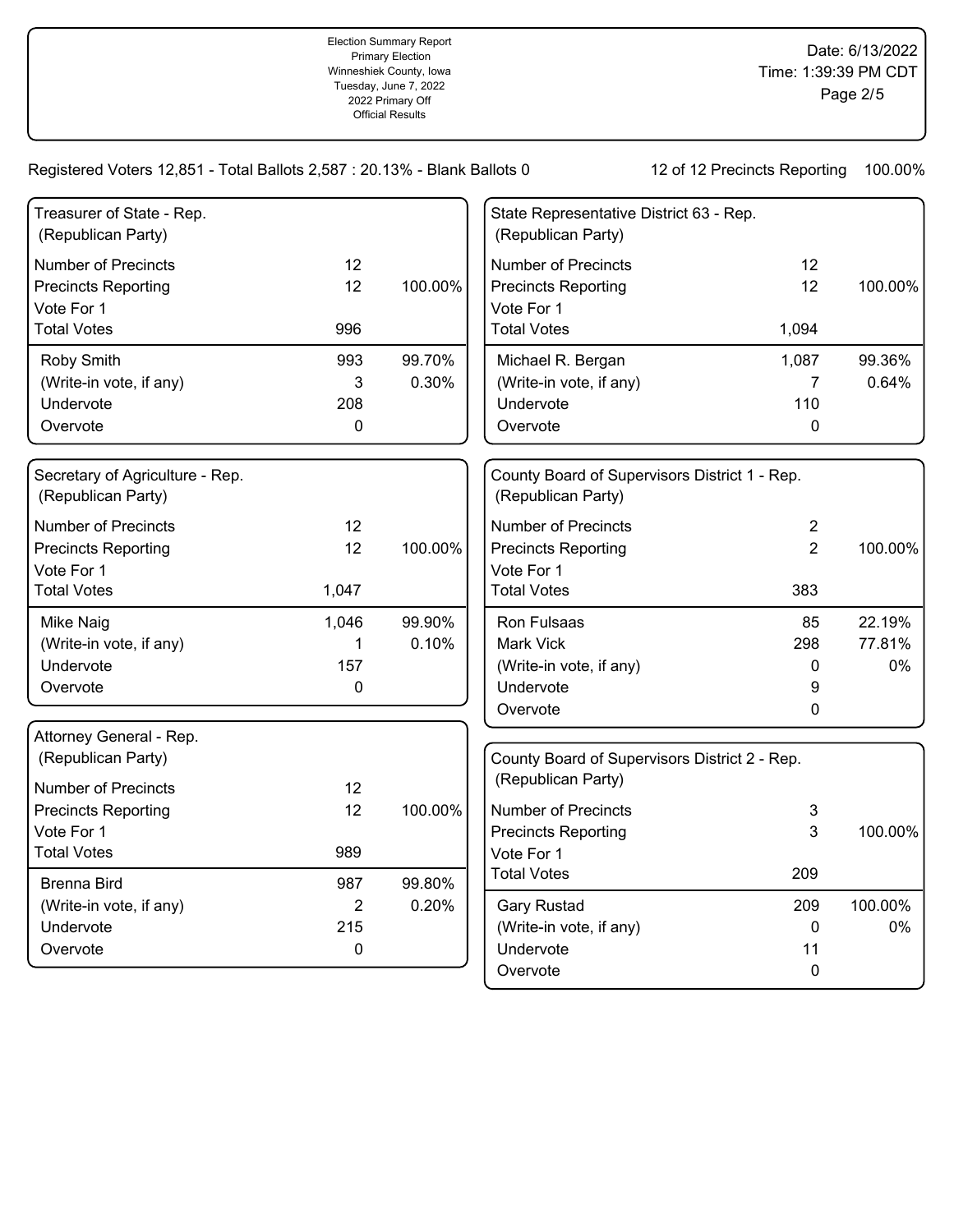Registered Voters 12,851 - Total Ballots 2,587 : 20.13% - Blank Ballots 0 12 of 12 Precincts Reporting 100.00%

| County Board of Supervisors District 5 - Rep.<br>(Republican Party) |                |         | United States Senator - Dem.<br>(Democratic Party) |       |         |
|---------------------------------------------------------------------|----------------|---------|----------------------------------------------------|-------|---------|
| <b>Number of Precincts</b>                                          | $\overline{2}$ |         | <b>Number of Precincts</b>                         | 12    |         |
| <b>Precincts Reporting</b>                                          | $\overline{2}$ | 100.00% | <b>Precincts Reporting</b>                         | 12    | 100.00% |
| Vote For 1                                                          |                |         | Vote For 1                                         |       |         |
| <b>Total Votes</b>                                                  | 184            |         | <b>Total Votes</b>                                 | 1,379 |         |
| Steve Kelsay                                                        | 175            | 95.11%  | Abby Finkenauer                                    | 452   | 32.78%  |
| (Write-in vote, if any)                                             | 9              | 4.89%   | Michael Franken                                    | 876   | 63.52%  |
| Undervote                                                           | 43             |         | Glenn Hurst                                        | 50    | 3.63%   |
| Overvote                                                            | 0              |         | (Write-in vote, if any)                            | 1     | 0.07%   |
|                                                                     |                |         | Undervote                                          | 4     |         |
| County Treasurer - Rep.<br>(Republican Party)                       |                |         | Overvote                                           | 0     |         |
|                                                                     |                |         | United States Representative District 2 - Dem.     |       |         |
| <b>Number of Precincts</b>                                          | 12             |         | (Democratic Party)                                 |       |         |
| <b>Precincts Reporting</b>                                          | 12             | 100.00% |                                                    |       |         |
| Vote For 1                                                          |                |         | <b>Number of Precincts</b>                         | 12    |         |
| <b>Total Votes</b>                                                  | 60             |         | <b>Precincts Reporting</b>                         | 12    | 100.00% |
| (Write-in vote, if any)                                             | 60             | 100.00% | Vote For 1                                         |       |         |
| Undervote                                                           | 1,144          |         | <b>Total Votes</b>                                 | 1,322 |         |
| Overvote                                                            | 0              |         | Liz Mathis                                         | 1,319 | 99.77%  |
|                                                                     |                |         | (Write-in vote, if any)                            | 3     | 0.23%   |
| County Recorder - Rep.                                              |                |         | Undervote                                          | 61    |         |
| (Republican Party)                                                  |                |         | Overvote                                           | 0     |         |
| <b>Number of Precincts</b>                                          | 12             |         |                                                    |       |         |
| <b>Precincts Reporting</b>                                          | 12             | 100.00% | Governor - Dem.                                    |       |         |
| Vote For 1                                                          |                |         | (Democratic Party)                                 |       |         |
| <b>Total Votes</b>                                                  | 46             |         | <b>Number of Precincts</b>                         | 12    |         |
| (Write-in vote, if any)                                             | 46             | 100.00% | <b>Precincts Reporting</b>                         | 12    | 100.00% |
| Undervote                                                           | 1,158          |         | Vote For 1                                         |       |         |
| Overvote                                                            | 0              |         | <b>Total Votes</b>                                 | 1,292 |         |
|                                                                     |                |         | Deidre DeJear                                      | 1,287 | 99.61%  |
| County Attorney - Rep.                                              |                |         | (Write-in vote, if any)                            | 5     | 0.39%   |
| (Republican Party)                                                  |                |         | Undervote                                          | 91    |         |
|                                                                     |                |         | Overvote                                           | 0     |         |
| <b>Number of Precincts</b>                                          | 12             |         |                                                    |       |         |
| <b>Precincts Reporting</b>                                          | 12             | 100.00% |                                                    |       |         |
| Vote For 1                                                          |                |         |                                                    |       |         |
| <b>Total Votes</b>                                                  | 1,007          |         |                                                    |       |         |
| Andrew F. Van Der Maaten                                            | 1,002          | 99.50%  |                                                    |       |         |
| (Write-in vote, if any)                                             | 5              | 0.50%   |                                                    |       |         |
| Undervote                                                           | 196            |         |                                                    |       |         |

Overvote 1 and 1 and 1 and 1 and 1 and 1 and 1 and 1 and 1 and 1 and 1 and 1 and 1 and 1 and 1 and 1 and 1 and 1 and 1 and 1 and 1 and 1 and 1 and 1 and 1 and 1 and 1 and 1 and 1 and 1 and 1 and 1 and 1 and 1 and 1 and 1 a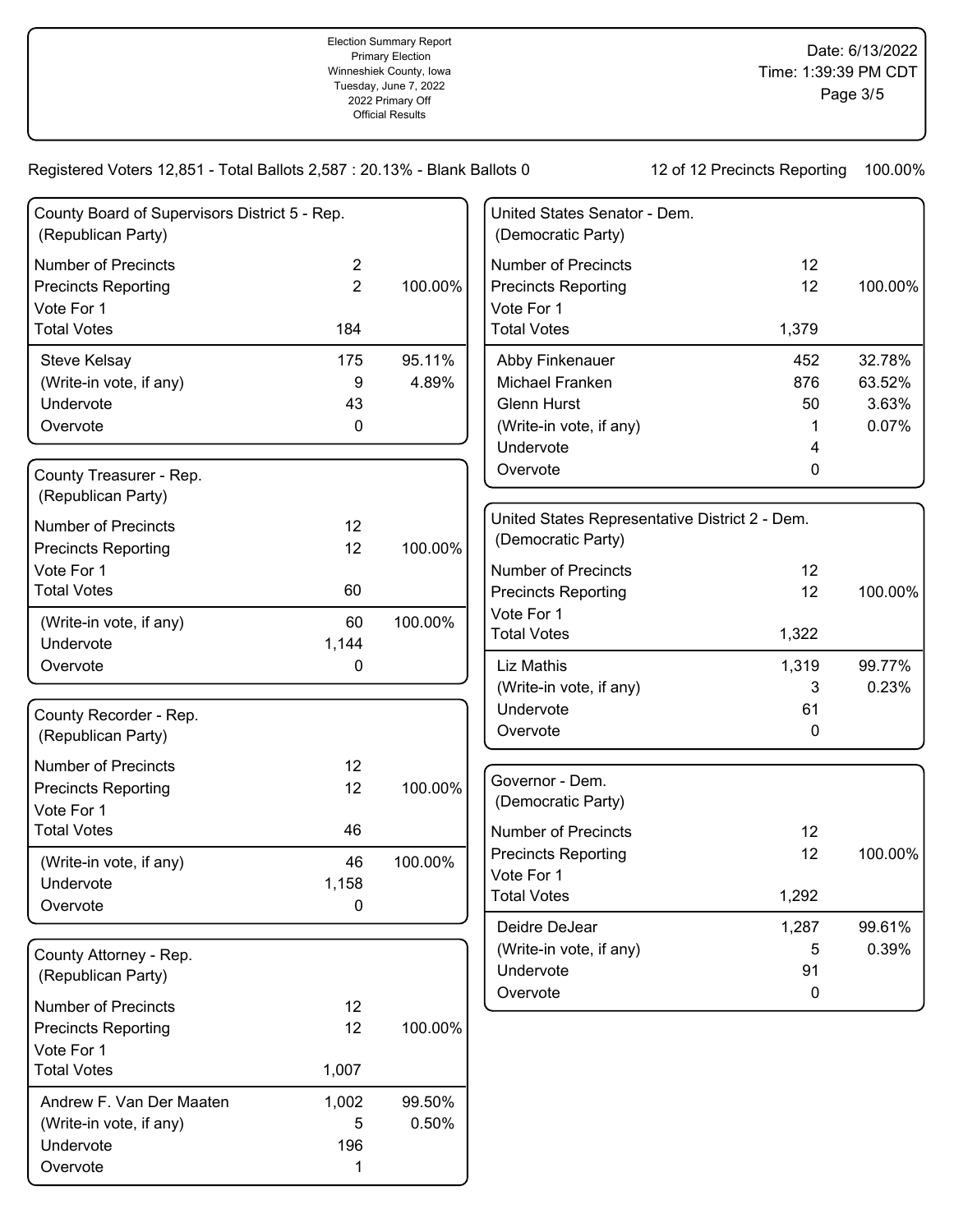| Secretary of State - Dem.<br>(Democratic Party)                        |                |         | Secretary of Agriculture - Dem.<br>(Democratic Party)                  |                |         |
|------------------------------------------------------------------------|----------------|---------|------------------------------------------------------------------------|----------------|---------|
| <b>Number of Precincts</b><br><b>Precincts Reporting</b><br>Vote For 1 | 12<br>12       | 100.00% | <b>Number of Precincts</b><br><b>Precincts Reporting</b><br>Vote For 1 | 12<br>12       | 100.00% |
| <b>Total Votes</b>                                                     | 1,144          |         | <b>Total Votes</b>                                                     | 1,248          |         |
| <b>Joel Miller</b>                                                     | 761            | 66.52%  | John Norwood                                                           | 1,246          | 99.84%  |
| Eric Van Lancker                                                       | 383            | 33.48%  | (Write-in vote, if any)                                                | $\overline{2}$ | 0.16%   |
| (Write-in vote, if any)                                                | 0              | 0%      | Undervote                                                              | 135            |         |
| Undervote                                                              | 237            |         | Overvote                                                               | $\mathbf 0$    |         |
| Overvote                                                               | $\overline{2}$ |         |                                                                        |                |         |
| Auditor of State - Dem.                                                |                |         | Attorney General - Dem.<br>(Democratic Party)                          |                |         |
| (Democratic Party)                                                     |                |         | <b>Number of Precincts</b>                                             | 12             |         |
| <b>Number of Precincts</b>                                             | 12             |         | <b>Precincts Reporting</b>                                             | 12             | 100.00% |
| <b>Precincts Reporting</b>                                             | 12             | 100.00% | Vote For 1                                                             |                |         |
| Vote For 1                                                             |                |         | <b>Total Votes</b>                                                     | 1,297          |         |
| <b>Total Votes</b>                                                     | 1,335          |         | <b>Tom Miller</b>                                                      | 1,296          | 99.92%  |
| Rob Sand                                                               | 1,334          | 99.93%  | (Write-in vote, if any)                                                | $\mathbf 1$    | 0.08%   |
| (Write-in vote, if any)                                                | 1              | 0.07%   | Undervote                                                              | 86             |         |
| Undervote                                                              | 48             |         | Overvote                                                               | $\mathbf 0$    |         |
| Overvote                                                               | 0              |         |                                                                        |                |         |
| Treasurer of State - Dem.                                              |                |         | State Representative District 63 - Dem.<br>(Democratic Party)          |                |         |
| (Democratic Party)                                                     |                |         | <b>Number of Precincts</b>                                             | 12             |         |
| <b>Number of Precincts</b>                                             | 12             |         | <b>Precincts Reporting</b>                                             | 12             | 100.00% |
| <b>Precincts Reporting</b>                                             | 12             | 100.00% | Vote For 1                                                             |                |         |
| Vote For 1                                                             |                |         | <b>Total Votes</b>                                                     | 1,258          |         |
| <b>Total Votes</b>                                                     | 1,294          |         | Tim Lecander                                                           | 1,258          | 100.00% |
| Michael L. Fitzgerald                                                  | 1,292          | 99.85%  | (Write-in vote, if any)                                                | $\mathbf 0$    | 0%      |
| (Write-in vote, if any)                                                | $\overline{2}$ | 0.15%   | Undervote                                                              | 124            |         |
| Undervote                                                              | 89             |         | Overvote                                                               | 1              |         |
| Overvote                                                               | 0              |         |                                                                        |                |         |